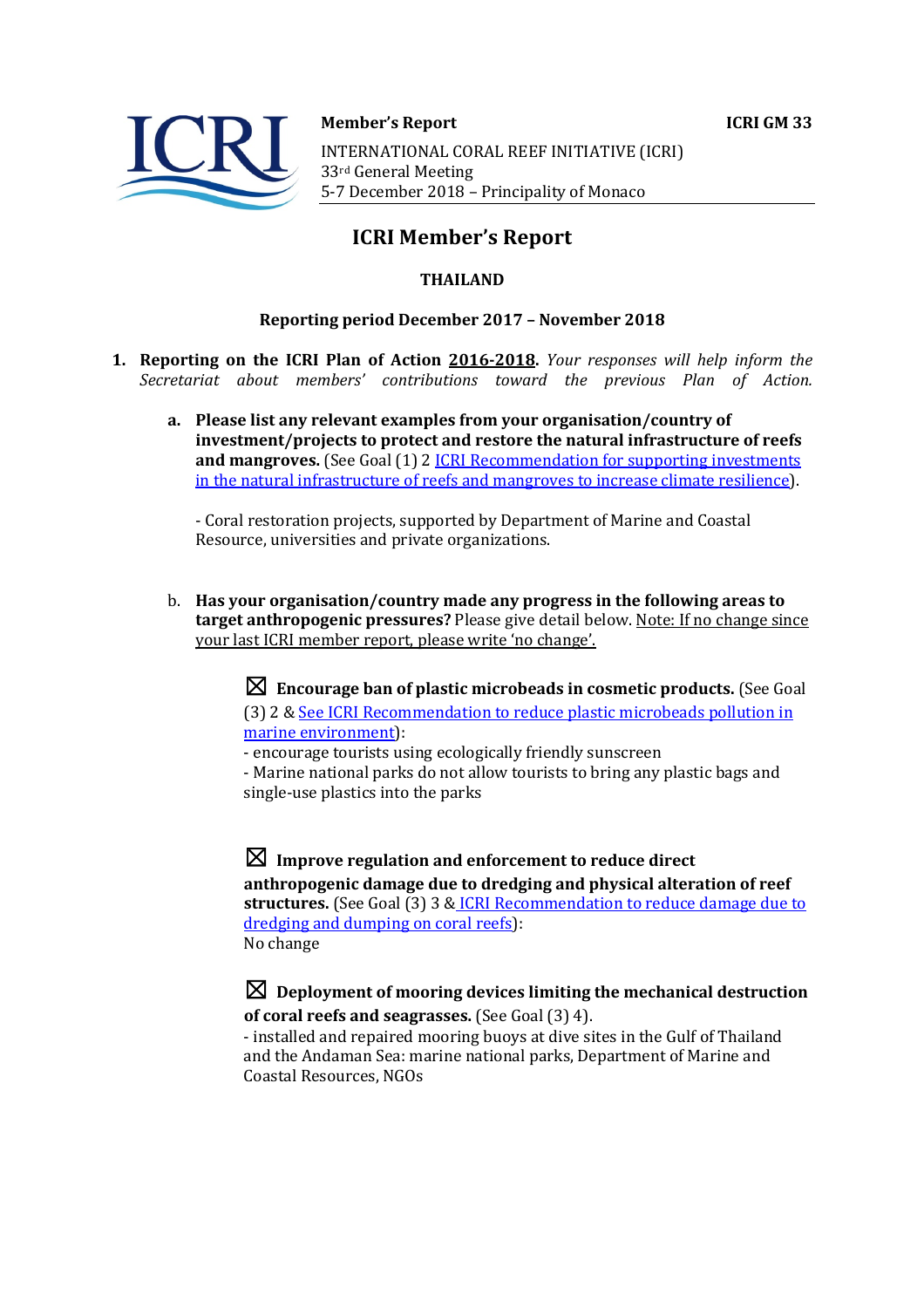c. **Did your organisation/country celebrate International Year of the Reef?** Please give details below. (See Goal  $(5)$  1 & ICRI Recommendation designating 2018 as the third International Year of the Reef):

- Reef Restoration at Hae Island (Southern Thailand)

- Reef Watch Trainings at Chulabhorn Underwater Park Conservation Centre, and

Marine and Coastal Resources Management Office, Phuket, Southern Thailand

- Green Fins Joined the Tao Island Tourism Opening Festival, Southern Thailand
- Rewilding Thailand: a scuba diver's perspective

- Special seminar on Coral Reefs Management at the 6<sup>th</sup> Marine Science Conference, Chonburi Province, Thailand

- Reef clean-up in the Gulf of Thailand and the Andaman Sea

2. Contribution to the ICRI Plan of Action 2018-2020 and upcoming ICRI general **meetings.** *Your responses to the following questions will assist the Secretariat in assessing contributions towards the major themes of the draft ICRI Plan of Action 2018-2020.* 

## **Theme 1 - Promote effective and adaptable solutions to improve the protection of coral reefs**

a. Which of the below topics do you consider to be the three top challenges that **your organisation faces in managing coral reefs?** Please select from the options below:

 $\boxtimes$  Climate change impacts

 $\Box$  Inadequate planning, zoning and management

 $\Box$  Unsustainable resource extraction

- $\boxtimes$  Tourism and recreation
- □ Shipping

 $\Box$  Coastal development

□ Dredging

 $\Box$  Illegal and destructive fishing

 $\Box$  Fish and coral trade

 $\nabla$  Marine debris

 $\Box$  Other. Please specify:

b. Please list any examples of innovative management practices that your **organisation/country is involved in, such as use of VMS, drones & ecological mooring devices.** Include their limits, conditions of implementation, financing and an assessment of their results and links for more information if possible. - Drones were frequently used for reef monitoring programs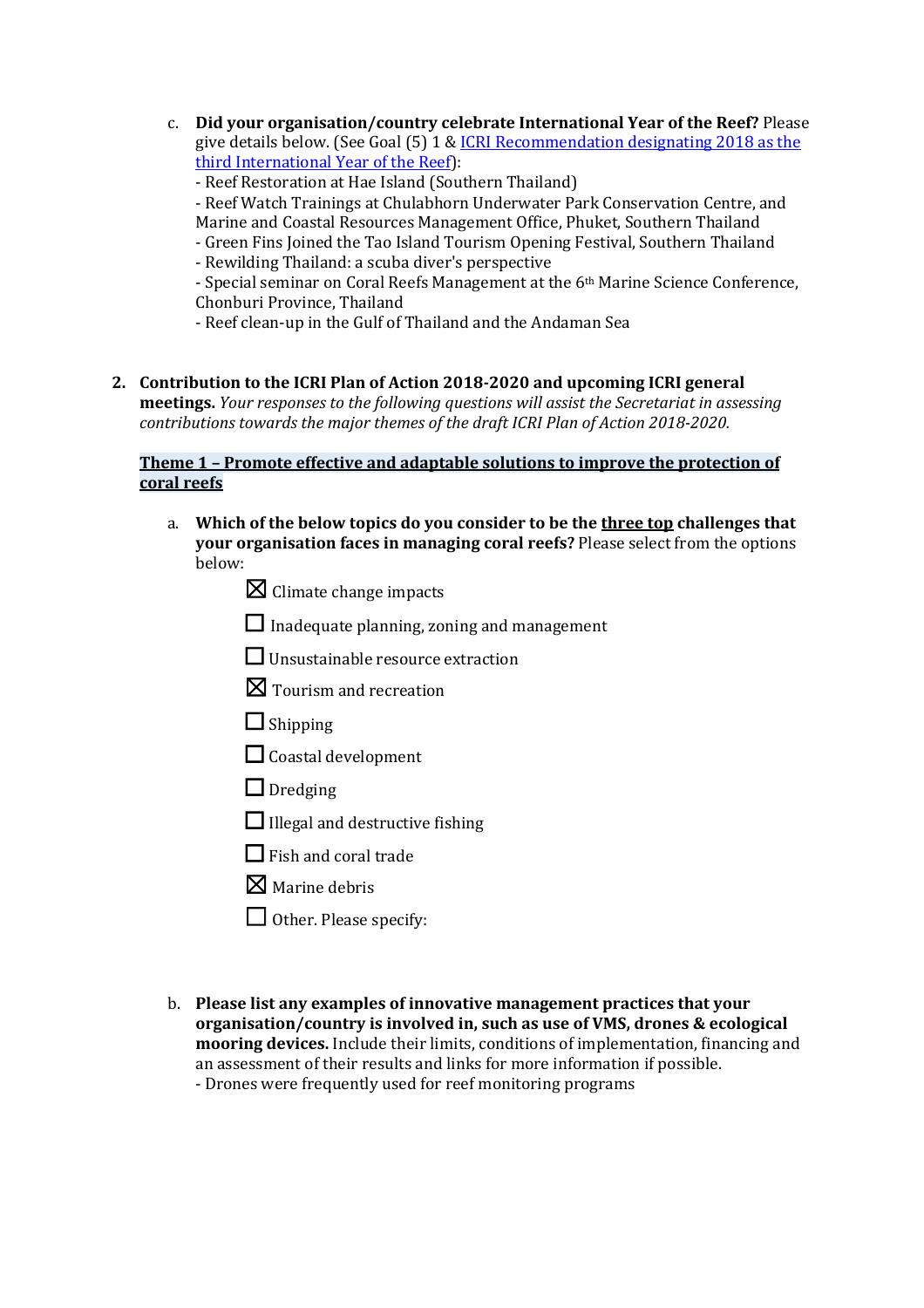c. Please list any examples of innovative funding for management that your **organisation/country is involved in.** Include their limits, conditions of implementation, financing and an assessment of their results and links for more information if possible.

- Initiative plans for using entry fees from marine national parks for coral reef conservation purposes 

- d. Please list any examples of leading practices, techniques and strategies for **building reef resilience that your organisation/country is involved in.** Include their limits, conditions of implementation, financing and an assessment of their results and links for more information if possible.
	- reducing anthropogenic disturbances on coral reefs

- assessing coral reef resilience at many reef sites

e. Please list any examples of leading practice reef restoration mechanisms that **your organisation/country is involved in.** Include their limits, conditions of implementation, financing and an assessment of their results and links for more information if possible.

**-** laboratory studies on coral reproduction and recruitment

**-** coral reef restoration projects at many reef sites

#### **Theme 3 - Support communities reliant on coral reefs**

# **f.** Is sustainable tourism development a significant challenge for your **organisation?** If so please include detail below of the kinds of challenges faced and your strategies to deal with them.

- challenges 

- $\circ$  increasing number of tourists
- $\circ$  lack of awareness of tourists for environmental protection and conservation of natural resources
- strategies
	- $\circ$  apply carrying capacity concept at certain reef sites
	- $\circ$  training courses for tour guides
- **g. Is your organisation involved in activities to raise awareness and encourage action to support communities reliant on coral reefs?** Please include details below.
	- raising awareness of tourism business on sustainability of coral reefs
	- promote ecotourism on coral reefs

**Theme 4 - Help to reduce anthropogenic threats to coral reefs, particularly those that occur at a global or regional scale** 

**h.** What activities is your organisation involved in to elevate awareness of the **global nature of the threat of climate change to coral reefs?** Please include details below

- raising public awareness on the impacts of climate change, reducing energy uses and ecologically friendly practices

- mitigate human impacts on coral reefs, particularly tourism, coastal development and land-based pollution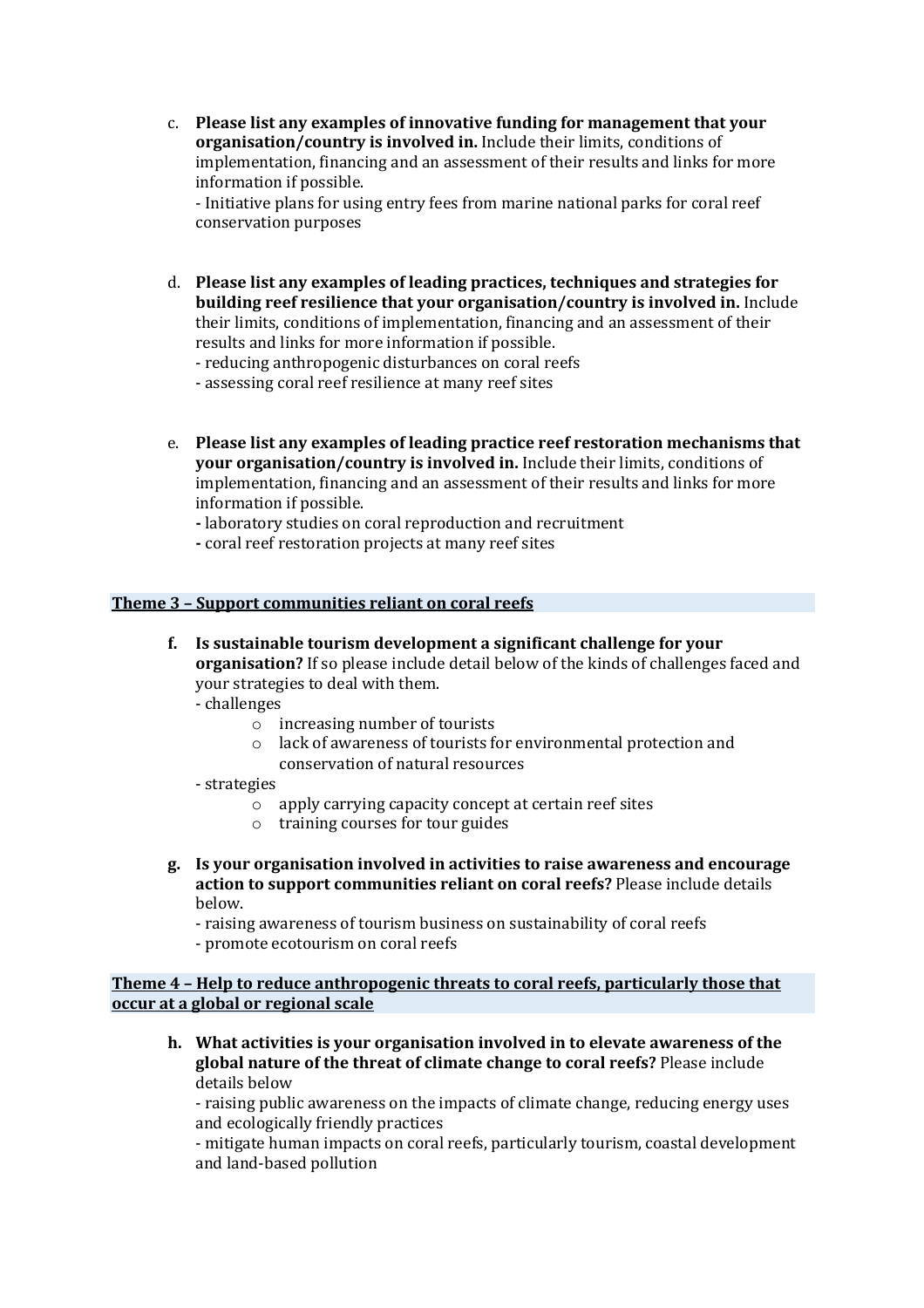- **i.** Has your organisation made any progress in dealing with destructive fishing and trade? Please include details below.
	- law enforcement on illegal fishing and trade
	- patrolling coral reef areas
- j. Has your organisation made any progress in dealing with marine debris? Please include details below.
	- raising public awareness on solid waste management
	- reducing plastic waste
	- clean-up marine and coastal habitats
	- promote upcycling plastic waste into value-added products
- **3.** Would you like to report on your activities during the ICRI GM? Please give details below.

No

**4.** International events. Please list any upcoming international events relevant to ICRI which someone from your organisation plans to attend in 2018-2019.

 $\boxtimes$  ICRI GM, Monaco, 5-7 Dec 2018

☒Conference of the Parties to the United Nations Framework Convention on Climate Change, 3-14 Dec 2018

**X** Reef Futures 2018: A Coral Restoration and Intervention-Science Symposium, Florida, 10-14 Dec 2018

□ Global World Heritage Marine Managers meeting, Alaska, US, 26-31 May 2019

Other: 

**5.** Publications. Please list relevant publications and reports you have released during this reporting period.

Heery, E.C., Hoeksema, B.W., Browne, N.K, Reimer, J.D, Ang, P.O., Huang, D., Friess, D.A., Chou, L.M., Loke, L.H.L., Saksena-Taylor, P., Alsagoff, N., Yeemin, T., Sutthacheep, M., Vo, S.T., Bos, A.R., Gumanao, G.S., Syed Hussein, M.A., Waheed, Z., Lane, D.J.W., Johan, O,. Kunzmann, A., Jompa, J., Suharsono, Taira, D., Bauman, A.G., Todd, P.A. 2018. Urban coral reefs: degradation and resilience of hard coral assemblages in coastal cities of East and Southeast Asia. Marine Pollution Bulletin, 135: 654-681. doi:10.1016/j.marpolbul. 2018.07.041

**6. ICRI Member Feedback.** What do you find most valuable about the ICRI member reports? If you have any ideas for improvement please list below: